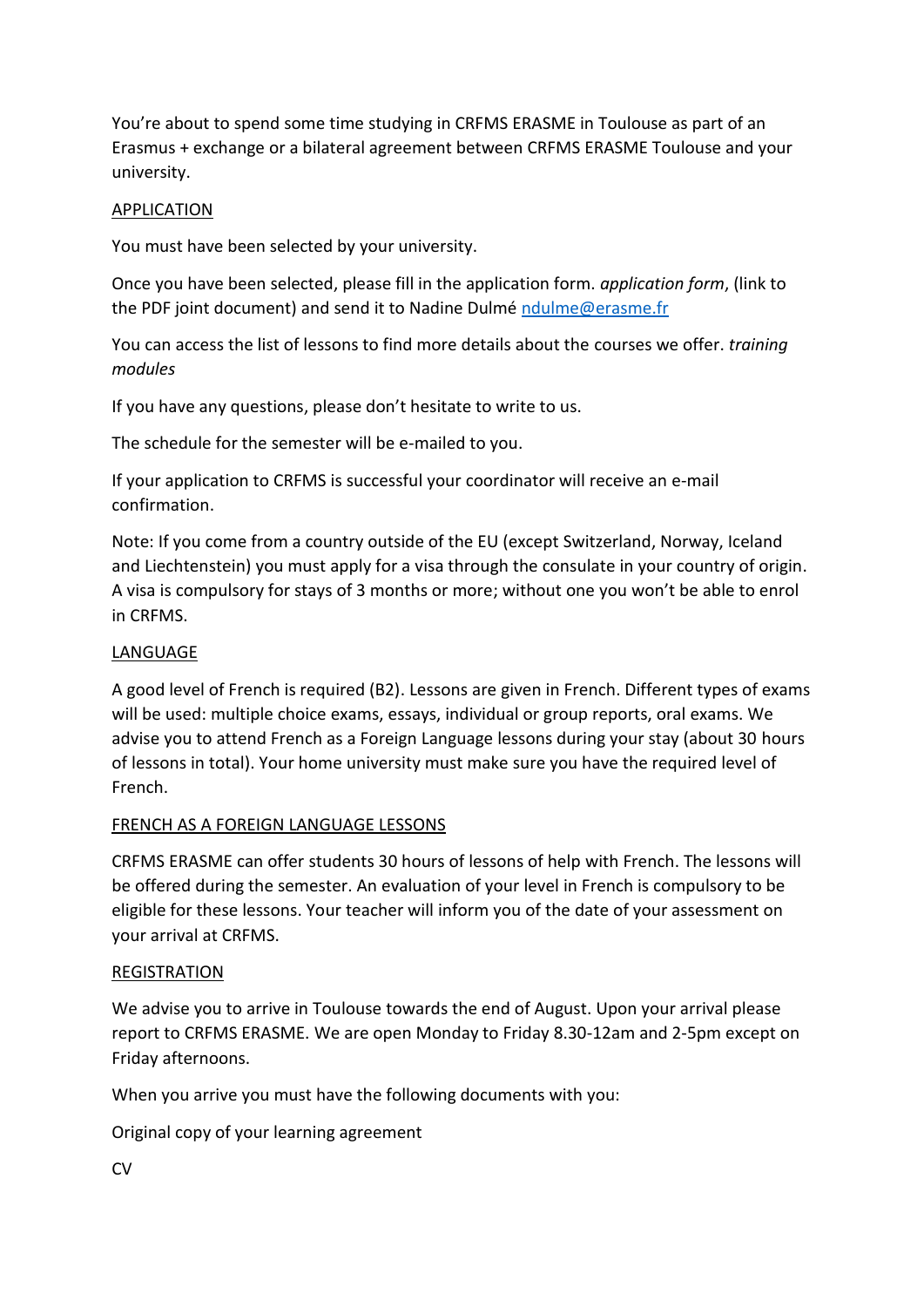Exam results from your university

European Health Insurance Card or private health insurance card

Birth certificate in French

A valid public liability insurance certificate

A document certifying your level in French

A passport photo

A copy of your European card or a certificate from your insurance company stating whether or not you are insured during your stay in France.

### STUDENT CARD

The student division in CRFMS ERASME will give you your student card when you arrive, along with a welcome pack and a passcode allowing you to access the computers that we place at your disposal.

### LESSONS AND CHANGES TO YOUR LEARNING AGREEMENT

Once the lessons have started you have three weeks to make changes to your learning agreement and have it signed by the department coordinator.

#### PRACTICAL INFORMATION

Please read the International Mobility Handbook. Here you'll find all the information about the way the school works, your stay and everyday life in Toulouse and France.

#### ACCOMMODATION

## UNIVERSITY ROOMS ON CAMPUS

CRFMS ERASME, along with the Midi Pyrénées Regional Council, offers a limited amount of CROUS university rooms. This offer is made available through the International Service. However we cannot satisfy all demands and cannot be held responsible if your application is unsuccessful.

To apply for accommodation fill in the last part of the Erasmus application form.

You will receive an answer around the  $30<sup>th</sup>$  June. If you don't confirm your reservation within a week, it will be cancelled.

#### PRIVATE ACCOMMODATION

You'll find all the information in the International Mobility Handbook. The international relations coordinator will be able to help you find accommodation.

#### BEFORE YOUR DEPARTURE

Before you leave, you must meet the International coordinator to: